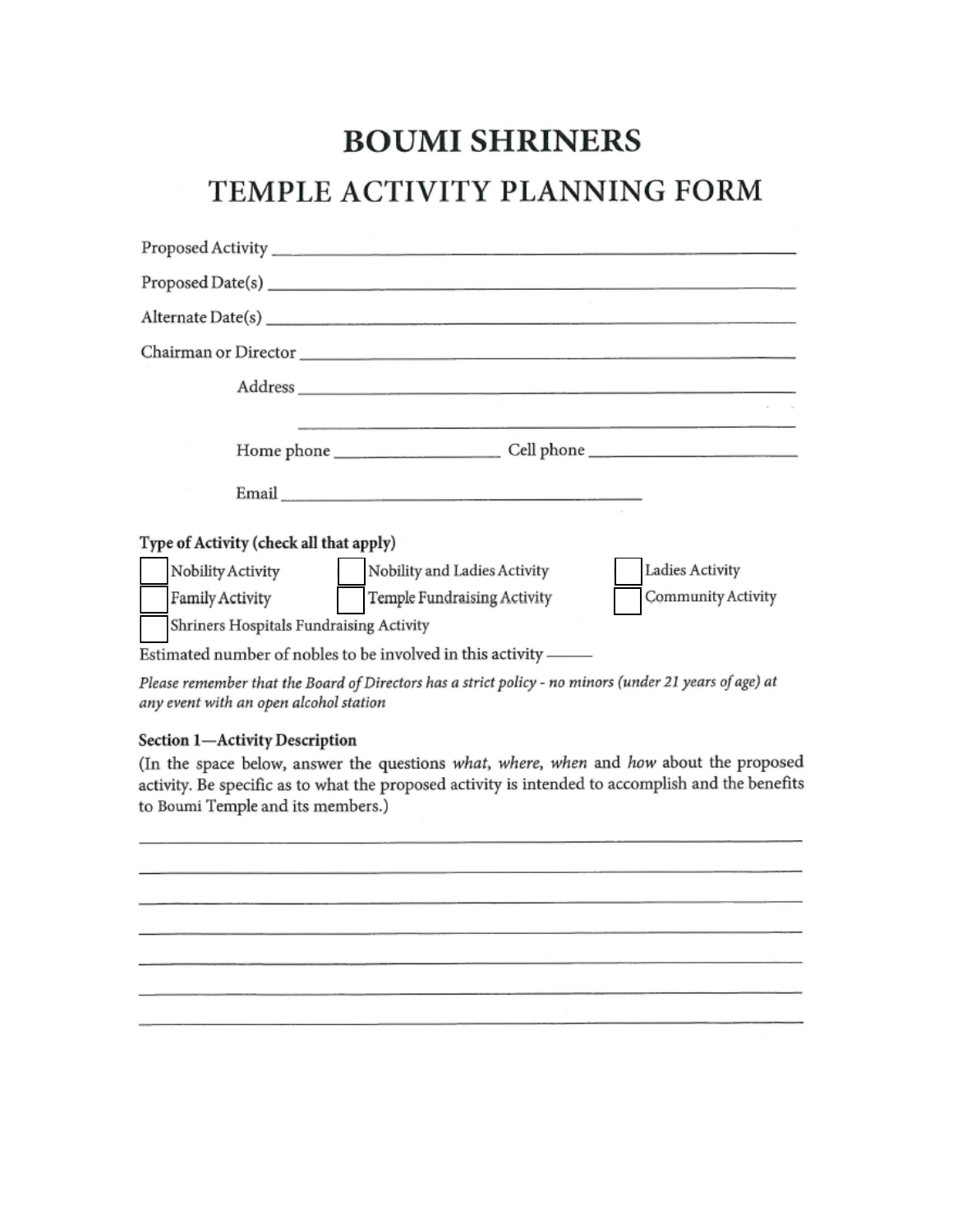### Section 2-Activity Management

Vice Chairman

Committee Members (list committee members and show sub-chairmen by title)

### Section 3-Activity Plan of Action

List in chronological order the steps to be taken to conduct the proposed activity. Be specific as to dates for promotion of the activity and other critical dates. Use additional pages if needed.

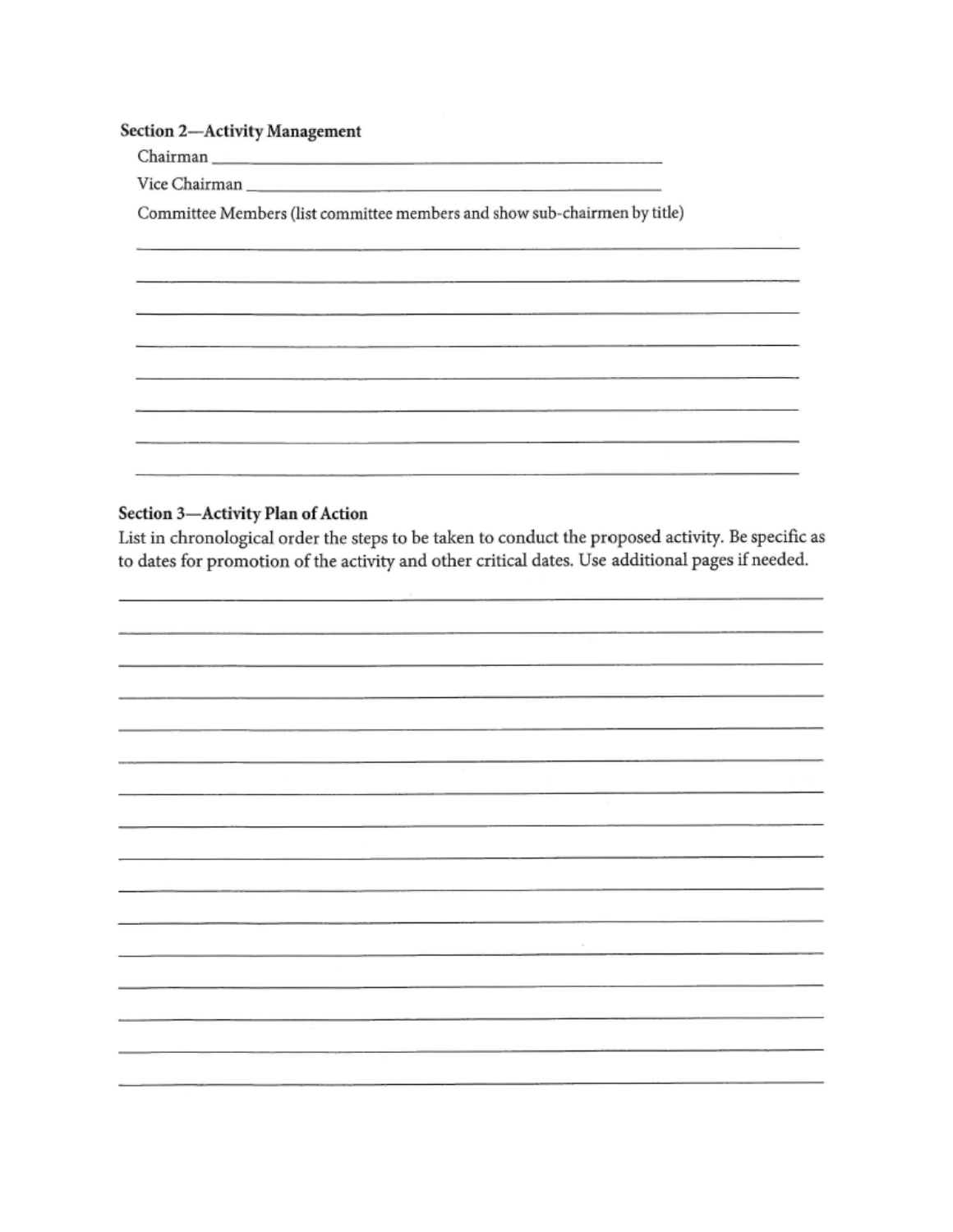#### Section 4-Activity Approval

To the Activity Chairman:

Submit two (2) copies of this activity proposal to the Recorder.

| Recorder Approval | Date |
|-------------------|------|
|                   |      |

To the Recorder:

After you have reviewed and approved all sections of the proposal, sign, date and forward it to the Potentate for approval.

| Potentate Approval | Date |
|--------------------|------|
|                    |      |

### **Section 5-Final Report Format**

The final report for this temple activity should follow the outline below and should be as complete as possible.

Front Page

- a. The name and date of the activity
- b. Indication that it is a final report
- c. Date report was submitted to the Recorder

### Capsule Summary of What Occurred

- a. Date
- b. Place
- c. Attendance
- d. Net financial proceeds (profit or loss)
- e. Significant events and significant assistance
- Evaluation of the Event
	- a. What went well
	- b. What did not go well
	- c. Unanticipated problems
	- d. Recommendations for improvement

### The Committee

- a. If a committee was utilized, list the members
- b. List significant individual helpers
- Financial Accounting
	- a. Summary of Revenue
	- b. Summary of Expenses
	- c. Calculation of net Revenue

### **Include Attachments**

- a. Copy of the Temple Activity Planning form used to gain project approval
- b. Samples of letters used to solicit assistance, express gratitude for help or seek advice
- c. Copies of all contracts entered into by the temple for the event
- d. Net financial proceeds (profit or loss)
- e. Significant events and significant assistance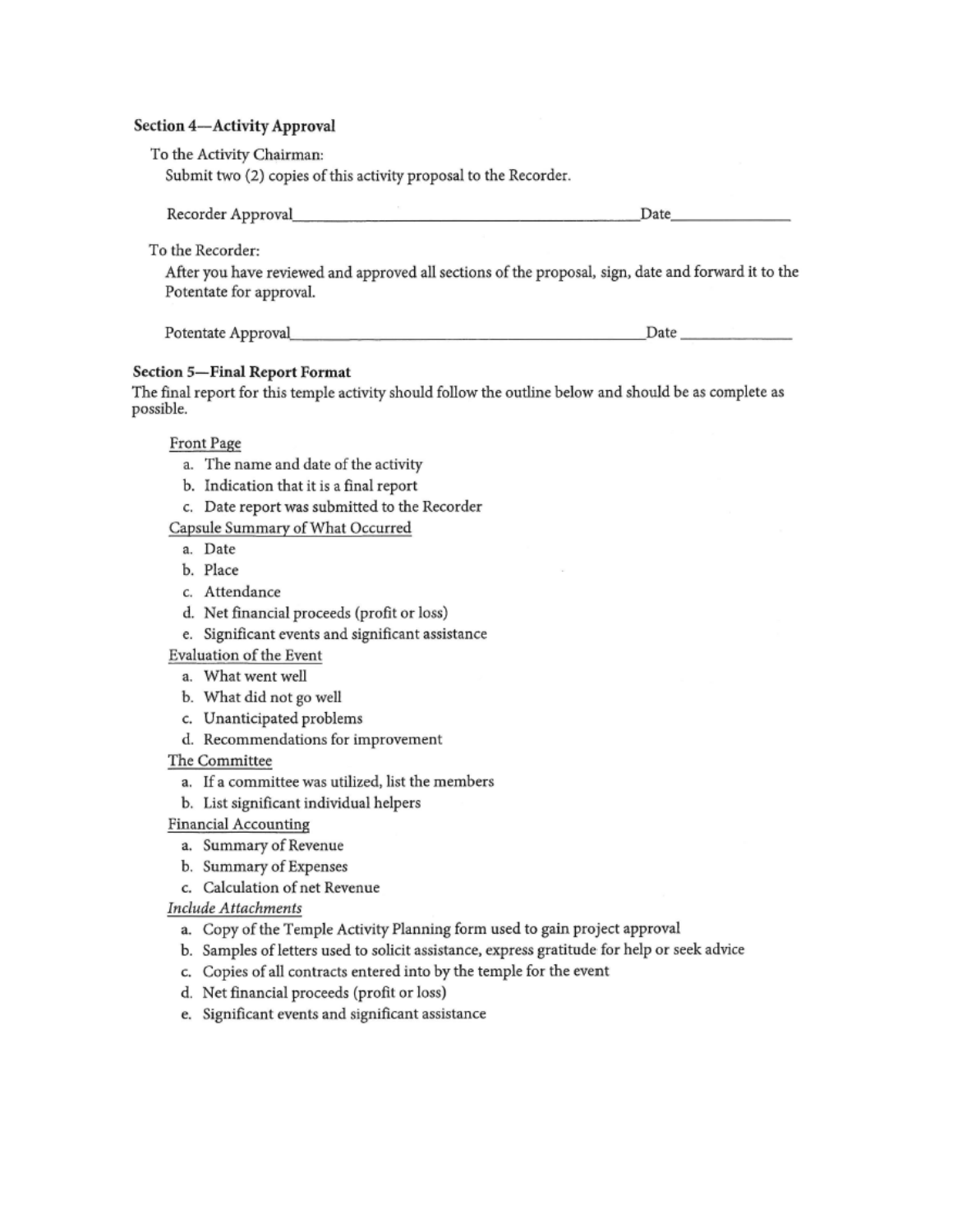# Boumi Shriners Activity Budget

Activity\_\_\_\_\_\_\_\_\_\_\_\_\_\_\_\_\_\_\_\_\_\_\_\_\_\_\_\_\_\_

Prepared By \_\_\_\_\_\_\_\_\_\_\_\_\_\_\_\_\_\_\_\_\_\_\_\_\_\_

Date Prepared \_\_\_\_\_\_\_\_\_\_\_\_\_\_\_\_\_\_\_\_\_\_\_\_

| Anticipated Expenses:                |        |                   |                    |            |
|--------------------------------------|--------|-------------------|--------------------|------------|
| Item Description                     | Amount | Projected<br>Cost | <b>Actual Cost</b> | Difference |
|                                      |        |                   |                    |            |
|                                      |        |                   |                    |            |
|                                      |        |                   |                    |            |
|                                      |        |                   |                    |            |
|                                      |        |                   |                    |            |
|                                      |        |                   |                    |            |
|                                      |        |                   |                    |            |
|                                      |        |                   |                    |            |
|                                      |        |                   |                    |            |
|                                      |        |                   |                    |            |
|                                      |        |                   |                    |            |
|                                      |        |                   |                    |            |
|                                      |        |                   |                    |            |
|                                      |        |                   |                    |            |
|                                      |        |                   |                    |            |
|                                      |        |                   |                    |            |
| Totals:                              |        |                   |                    |            |
| Anticipated Income                   |        |                   |                    |            |
|                                      |        |                   |                    |            |
|                                      |        |                   |                    |            |
| Projected Attendance/Income - Nobles |        |                   |                    |            |
| Projected Attendance/Income - Public |        |                   |                    |            |
| Projected Other Income               |        |                   |                    |            |
|                                      |        |                   |                    |            |
|                                      |        |                   |                    |            |
|                                      |        |                   |                    |            |
| Actual Attendance/Income             |        |                   |                    |            |
| <b>Actual Other Income</b>           |        |                   |                    |            |
|                                      |        |                   |                    |            |
| Projected Net Income                 |        |                   |                    |            |
|                                      |        |                   |                    |            |
| <b>Actual Net Income</b>             |        |                   |                    |            |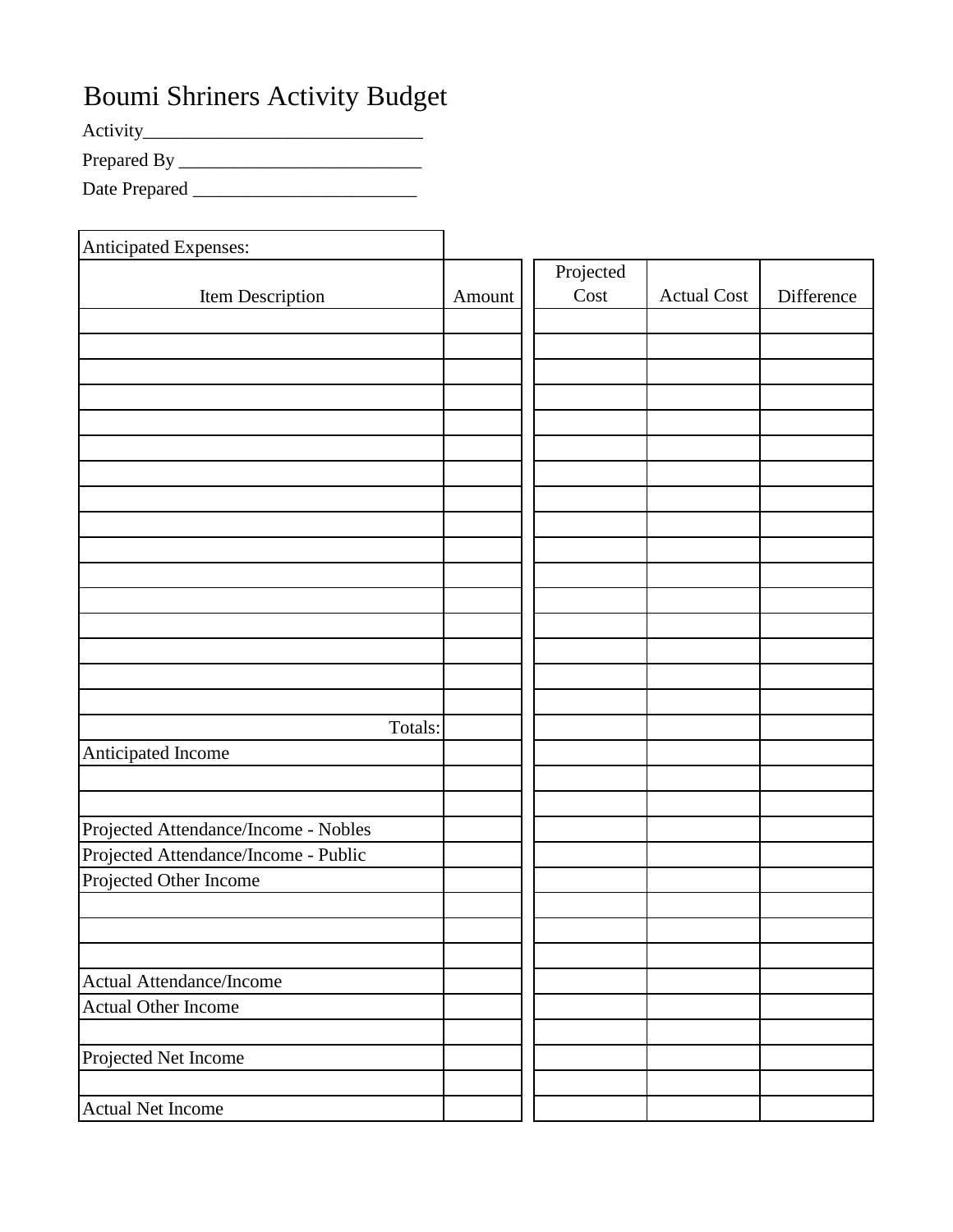## **SPECIAL EVENTS APPROVAL FORM**

This form is to be completed by the Chairman and given to the Potentate, Treasurer and Recorder prior to the monthly Business Meeting (if possible). After approval, a signed copy will be returned to the Chairman for filing.

| <b>EVENT DETAILS:</b>       |  |
|-----------------------------|--|
|                             |  |
| Date:                       |  |
| Place:                      |  |
| Time:                       |  |
|                             |  |
| <b>COMMITTEE IN CHARGE:</b> |  |
| Chairman:                   |  |
| Member:                     |  |
| Member:                     |  |
| Member:                     |  |

Copy: Potentate **Treasurer** Recorder Unit or Club Head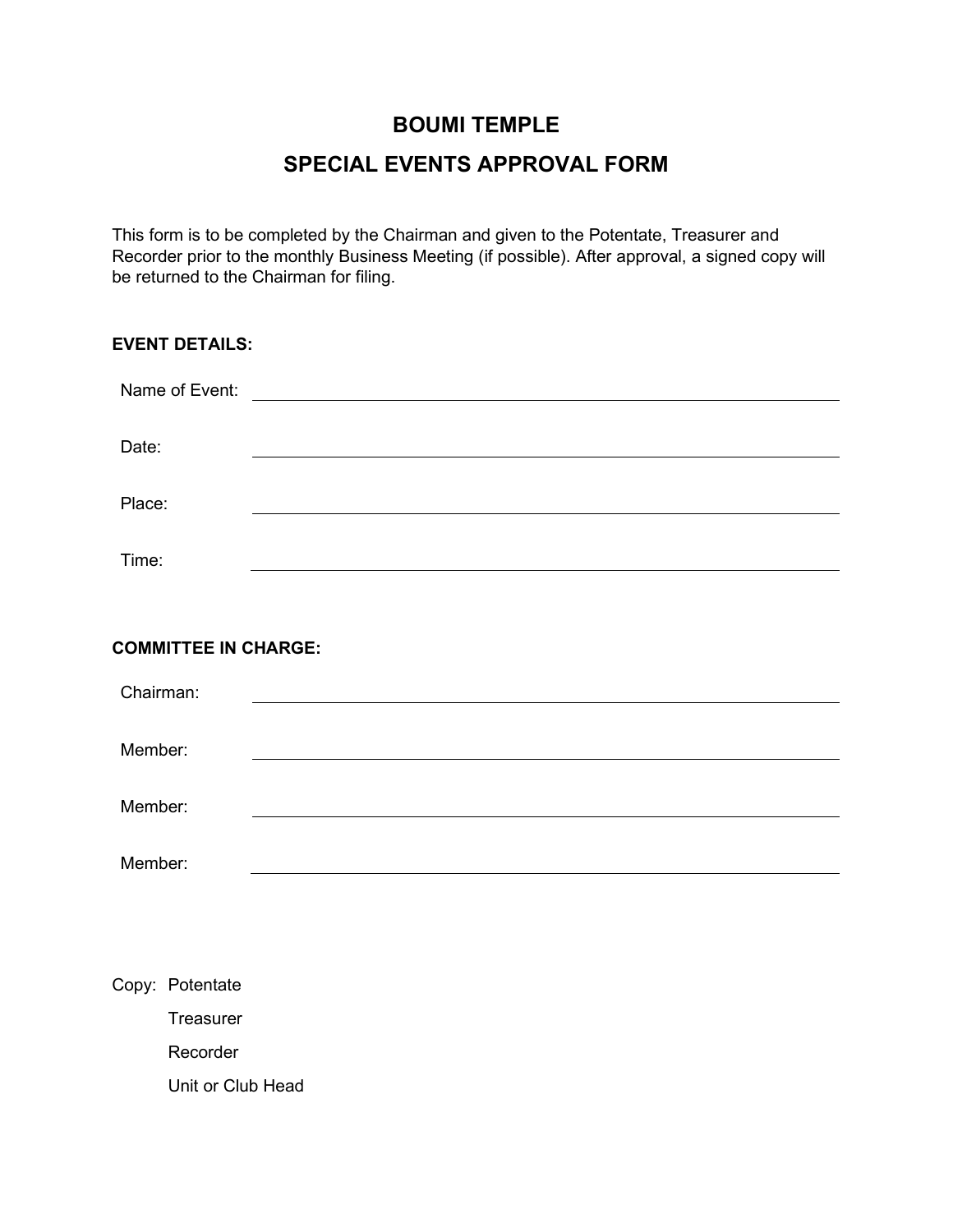## **SPECIAL EVENTS EXPENDITURE REPORT**

|            | <b>Total Tickets Sold</b>                            | <u>and the state of the state of the state of the state of the state of the state of the state of the state of the state of the state of the state of the state of the state of the state of the state of the state of the state</u> |  |
|------------|------------------------------------------------------|--------------------------------------------------------------------------------------------------------------------------------------------------------------------------------------------------------------------------------------|--|
|            | <b>Complimentary Tickets:</b>                        |                                                                                                                                                                                                                                      |  |
|            |                                                      |                                                                                                                                                                                                                                      |  |
|            |                                                      |                                                                                                                                                                                                                                      |  |
|            |                                                      |                                                                                                                                                                                                                                      |  |
|            |                                                      |                                                                                                                                                                                                                                      |  |
|            | <b>Total Attendance</b>                              |                                                                                                                                                                                                                                      |  |
|            |                                                      |                                                                                                                                                                                                                                      |  |
| Gain/Loss: |                                                      |                                                                                                                                                                                                                                      |  |
|            | <b>Total Receipts</b>                                | $\frac{1}{2}$                                                                                                                                                                                                                        |  |
|            |                                                      | Total Expenditures \$______________________                                                                                                                                                                                          |  |
|            | <b>Total Gain/Loss</b>                               | $\frac{1}{2}$                                                                                                                                                                                                                        |  |
|            | (Subtract expenditures from receipts for gain/loss.) |                                                                                                                                                                                                                                      |  |
|            | Copy: Potentate                                      |                                                                                                                                                                                                                                      |  |
|            | <b>Treasurer</b>                                     |                                                                                                                                                                                                                                      |  |
|            | Recorder                                             |                                                                                                                                                                                                                                      |  |
|            | Unit or Club Head                                    |                                                                                                                                                                                                                                      |  |
|            |                                                      |                                                                                                                                                                                                                                      |  |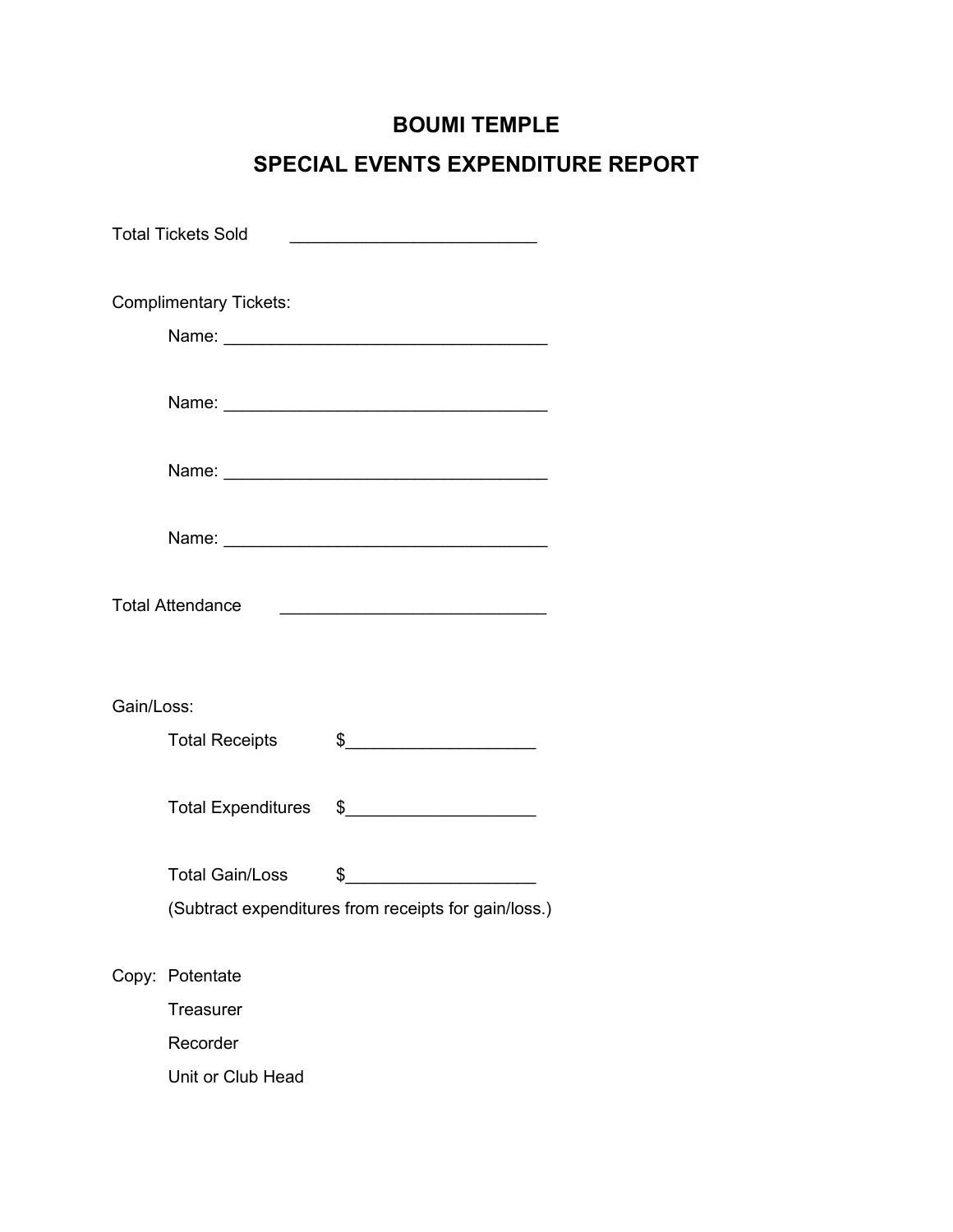## **SPECIAL EVENTS EXPENDITURE REPORT**

| <b>DESCRIPTION</b>                                                         | <b>AMOUNT</b>                                                                                                                                                                                                                                                                                                                                                                                                                   |
|----------------------------------------------------------------------------|---------------------------------------------------------------------------------------------------------------------------------------------------------------------------------------------------------------------------------------------------------------------------------------------------------------------------------------------------------------------------------------------------------------------------------|
| <b>FOOD</b>                                                                | \$                                                                                                                                                                                                                                                                                                                                                                                                                              |
| <b>ENTERTAINMENT</b>                                                       | $\frac{1}{\sqrt{1-\frac{1}{2}}}\frac{1}{\sqrt{1-\frac{1}{2}}}\frac{1}{\sqrt{1-\frac{1}{2}}}\frac{1}{\sqrt{1-\frac{1}{2}}}\frac{1}{\sqrt{1-\frac{1}{2}}}\frac{1}{\sqrt{1-\frac{1}{2}}}\frac{1}{\sqrt{1-\frac{1}{2}}}\frac{1}{\sqrt{1-\frac{1}{2}}}\frac{1}{\sqrt{1-\frac{1}{2}}}\frac{1}{\sqrt{1-\frac{1}{2}}}\frac{1}{\sqrt{1-\frac{1}{2}}}\frac{1}{\sqrt{1-\frac{1}{2}}}\frac{1}{\sqrt{1-\frac{1}{2}}}\frac{1}{\sqrt{1-\frac{$ |
| <b>DECORATIONS</b>                                                         | $\frac{1}{\sqrt{2}}$                                                                                                                                                                                                                                                                                                                                                                                                            |
| <b>ADVERTISING</b>                                                         | $\frac{1}{\sqrt{2}}$                                                                                                                                                                                                                                                                                                                                                                                                            |
| <b>ROOM RENTAL</b>                                                         | $^{\circ}$                                                                                                                                                                                                                                                                                                                                                                                                                      |
|                                                                            | \$                                                                                                                                                                                                                                                                                                                                                                                                                              |
| the control of the control of the control of the control of the control of | \$                                                                                                                                                                                                                                                                                                                                                                                                                              |
| the control of the control of the control of the control of the control of | $\frac{1}{\sqrt{2}}$                                                                                                                                                                                                                                                                                                                                                                                                            |
| the control of the control of the control of the control of the control of | \$                                                                                                                                                                                                                                                                                                                                                                                                                              |
|                                                                            | \$                                                                                                                                                                                                                                                                                                                                                                                                                              |
|                                                                            | \$                                                                                                                                                                                                                                                                                                                                                                                                                              |
|                                                                            |                                                                                                                                                                                                                                                                                                                                                                                                                                 |

TOTAL EXPENDITURES \$

Copy: Potentate Treasurer Recorder Unit or Club Head